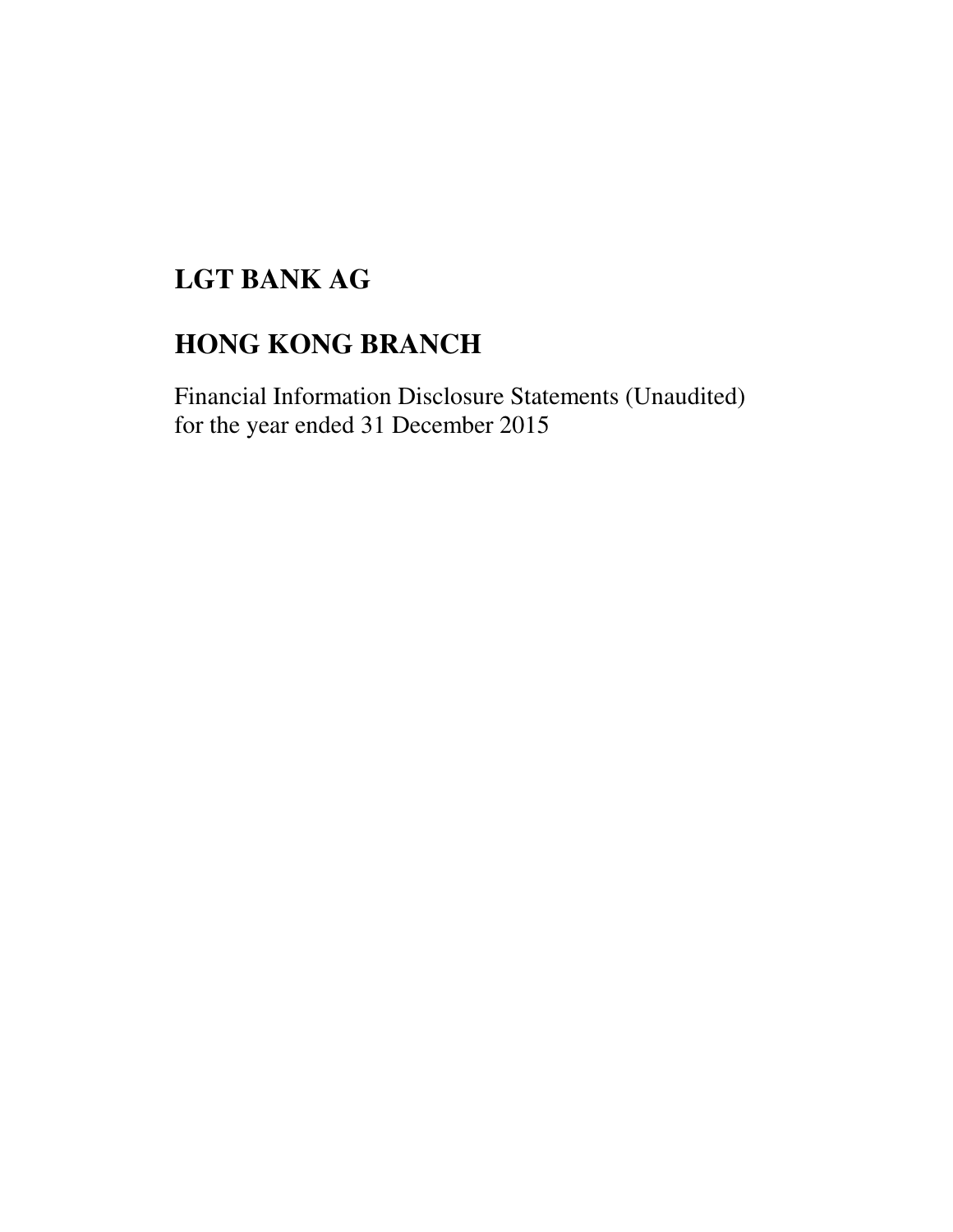#### **Section A : Branch Information**

## **I Income Statement Information**

 *(in thousands of Hong Kong Dollars)*

|                                                              |            | Period ended |            | Period ended |
|--------------------------------------------------------------|------------|--------------|------------|--------------|
|                                                              |            | 31 Dec 2015  |            | 31 Dec 2014  |
| Interest income                                              |            | 98,955       |            | 60,266       |
| Interest expenses                                            |            | (50, 546)    |            | (31, 689)    |
| Other operating income                                       |            |              |            |              |
| Gains less losses arising from trading in foreign currencies |            | 44,641       |            | 28,641       |
| Gains less losses from other trading activities              |            | 14,241       |            | 2,002        |
| Net fees and commission income                               |            |              |            |              |
| Gross fees and commission income                             | 726,821    |              | 515,922    |              |
| Gross fees and commission expenses                           | (72, 634)  | 654,187      | (52, 198)  | 463,724      |
| Others                                                       |            | 83,783       |            | 106,042      |
| Operating income                                             |            | 845,261      |            | 628,986      |
| Operating expenses                                           |            |              |            |              |
| Staff and rental expenses                                    | (592, 657) |              | (517, 113) |              |
| Other expenses                                               | (207, 358) | (800, 015)   | (165, 474) | (682, 587)   |
| Provisions for loans and receivables                         |            | (1,300)      |            | (2,848)      |
| Profit / (Loss) before taxation                              |            | 43,946       |            | (56, 449)    |
| (Tax expense) / Tax income                                   |            | (7, 473)     |            | 9,157        |
| Profit / (Loss) after taxation                               |            | 36,473       |            | (47, 292)    |
|                                                              |            |              |            |              |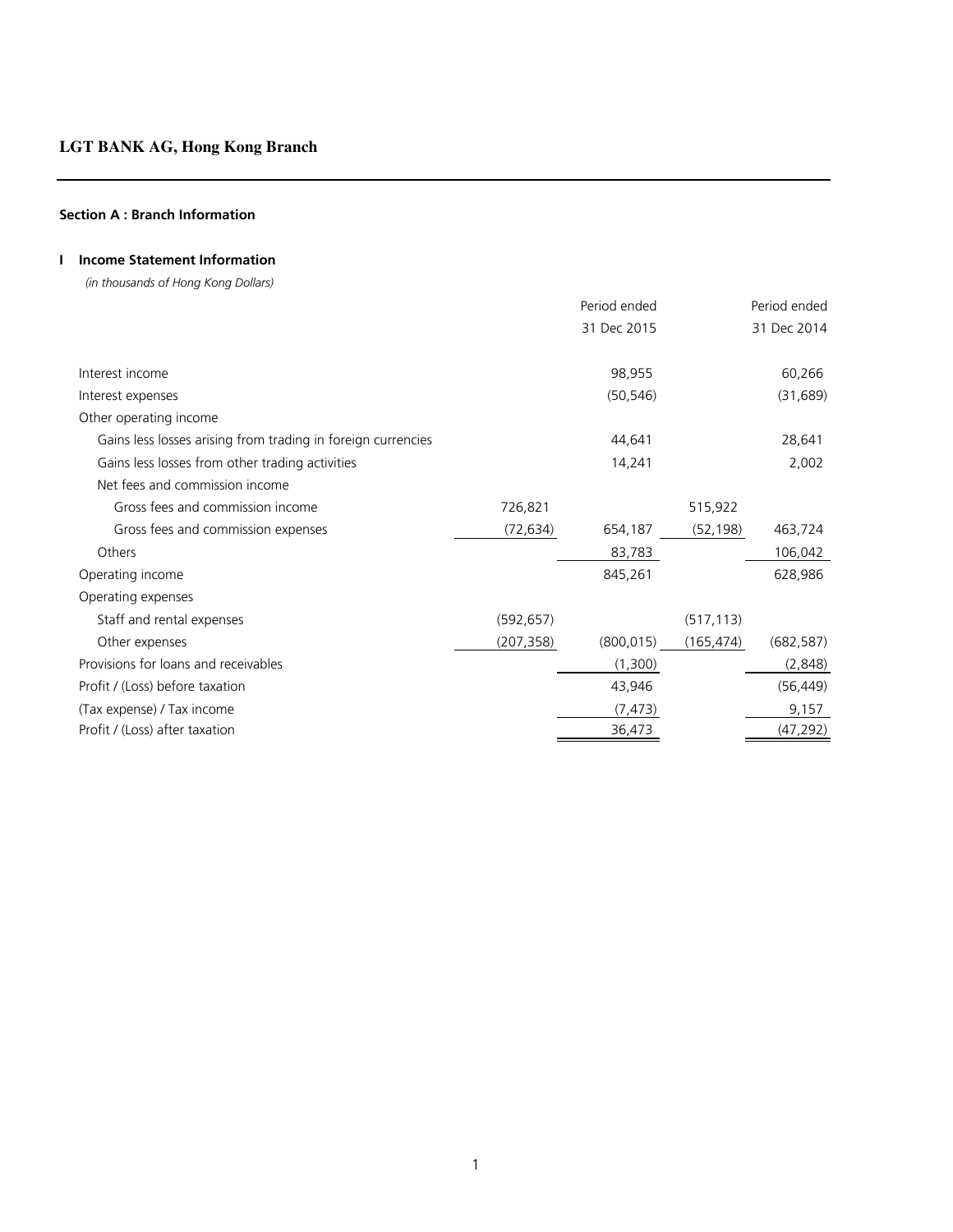## **II Balance Sheet Information**

 *(in thousands of Hong Kong Dollars)*

| 31 Dec 2015 | 30 Jun 2015 |
|-------------|-------------|
|             |             |
| 1,022,379   | 33,568      |
| 2,677,378   | 3,062,599   |
| 7,500,850   | 6,917,207   |
| 183,476     | 319,209     |
| 100,000     | 199,996     |
| 7,612,713   | 5,670,291   |
| 18,325      | 12,353      |
|             | 16,215,223  |
|             |             |
|             |             |
| 14,523      | 56,224      |
| 6,316,130   | 5,968,091   |
| 5,923,167   | 4,134,062   |
| 6,331,635   | 5,691,698   |
| 529,666     | 365,148     |
| 19,115,121  | 16,215,223  |
|             | 19,115,121  |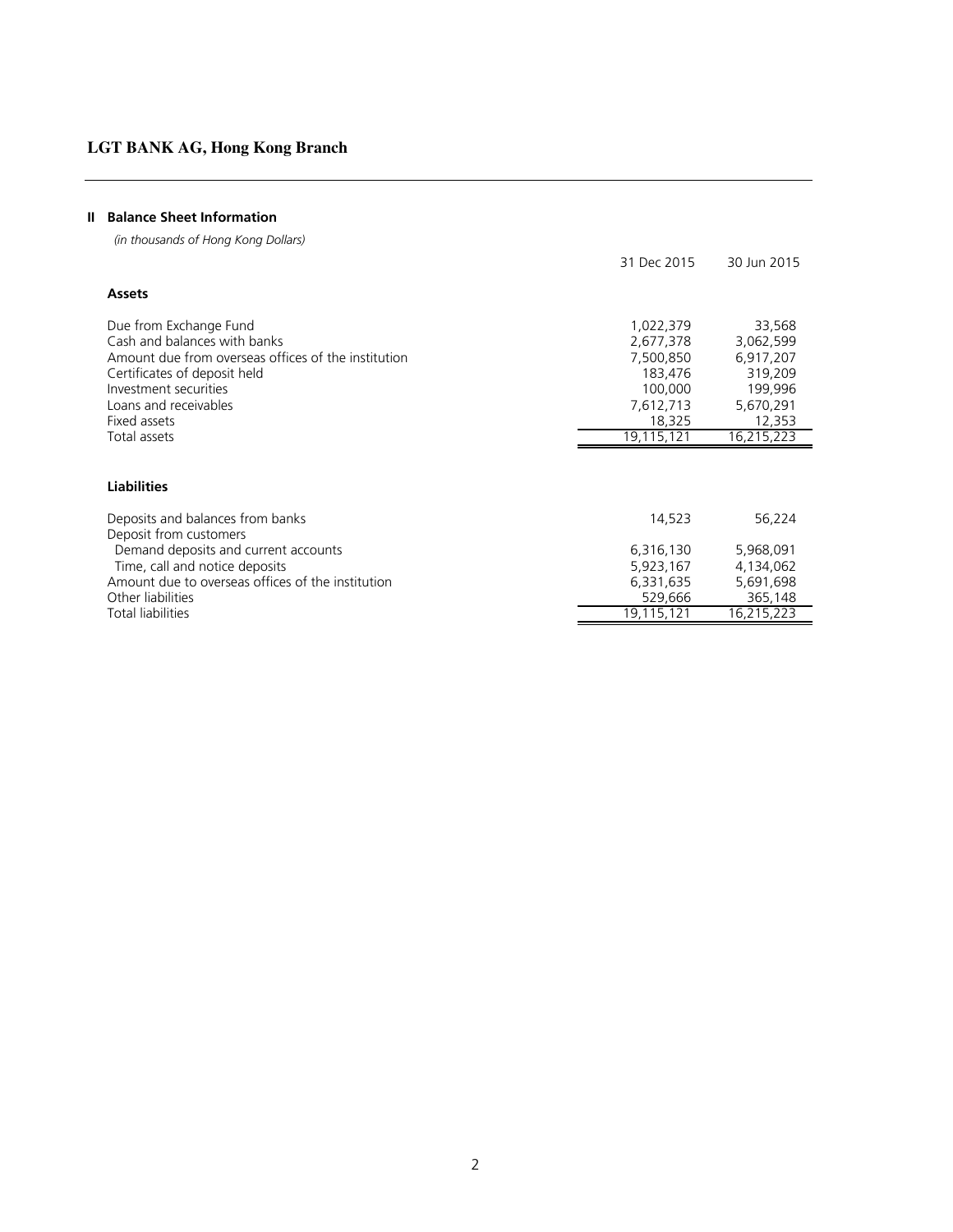#### **III Additional Balance Sheet Information**

 *(in thousands of Hong Kong Dollars, except ratios)*

(1) Loans and receivables

|                                      | 31 Dec 2015 | 30 Jun 2015 |
|--------------------------------------|-------------|-------------|
| Loans and advances to customers      | 6.429.494   | 4.745.979   |
| Loans and advances to banks          | 874,001     | 668,509     |
| Accrued interest and other accounts  | 314,118     | 259.653     |
| Provisions for loans and receivables |             |             |
| Collective provision                 | (4.900)     | (3,850)     |
|                                      | 7.612.713   | 5.670.291   |

No provisions for loans and advances or other exposures of LGT Bank AG, Hong Kong Branch ("the Branch") have been set aside or maintained at the overseas head office as at 31 Dec 2015 and 30 Jun 2015.

| (2) | The breakdown of gross amount of loans and advances to customers by industry sectors | 31 Dec 2015 | 30 Jun 2015   |
|-----|--------------------------------------------------------------------------------------|-------------|---------------|
|     | Loans and advances for use in Hong Kong                                              |             |               |
|     | Industrial, commercial and financial                                                 |             |               |
|     | Financial concerns                                                                   | 21,302      | 225.091       |
|     | Stockbrokers                                                                         | 3.500       | <u>. на п</u> |
|     | <b>Individuals</b>                                                                   |             |               |
|     | Others                                                                               | 847.235     | 569.504       |
|     | Loans and advances for use outside Hong Kong                                         | 5,557,457   | 3,951,384     |
|     |                                                                                      | 6.429.494   | 4.745.979     |

Balance of loans and advances covered by collateral or other security as of 31 Dec 2015 was HK\$6,423,798 (30 June 2015: HK\$4,724,895).

(3) The table shows loans and advances to customers by major countries, amounting to not less than 10% of the aggregate loans and advances to customers:

|                        | 31 Dec 2015 | 30 Jun 2015 |
|------------------------|-------------|-------------|
| British Virgin Islands | 1.945.795   | 2,015,213   |
| Hong Kong              | 2,684,294   | 1,133,799   |
|                        | 4.630.089   | 3.149.012   |

The above geographical analysis is based on the location of the counterparty after taking into account any recognized risk transfer as defined in Section 98 of the Banking (Disclosure) Rules.

- (4) Impaired loans and advances are individually assessed loans which exhibit objective evidence of impairment on an individual basis. There were no impaired loans and advances to customers and banks as at 31 December 2015 and 30 June 2015.
- (5) There were no overdue loans and advances to customers and banks as at 31 December 2015 and 30 June 2015.
- (6) There were no repossessed assets, and no rescheduled loans and advances to customers and banks as at 31 December 2015 and 30 June 2015.
- (7) There were no overdue other assets at the Branch as at 31 December 2015 and 30 June 2015.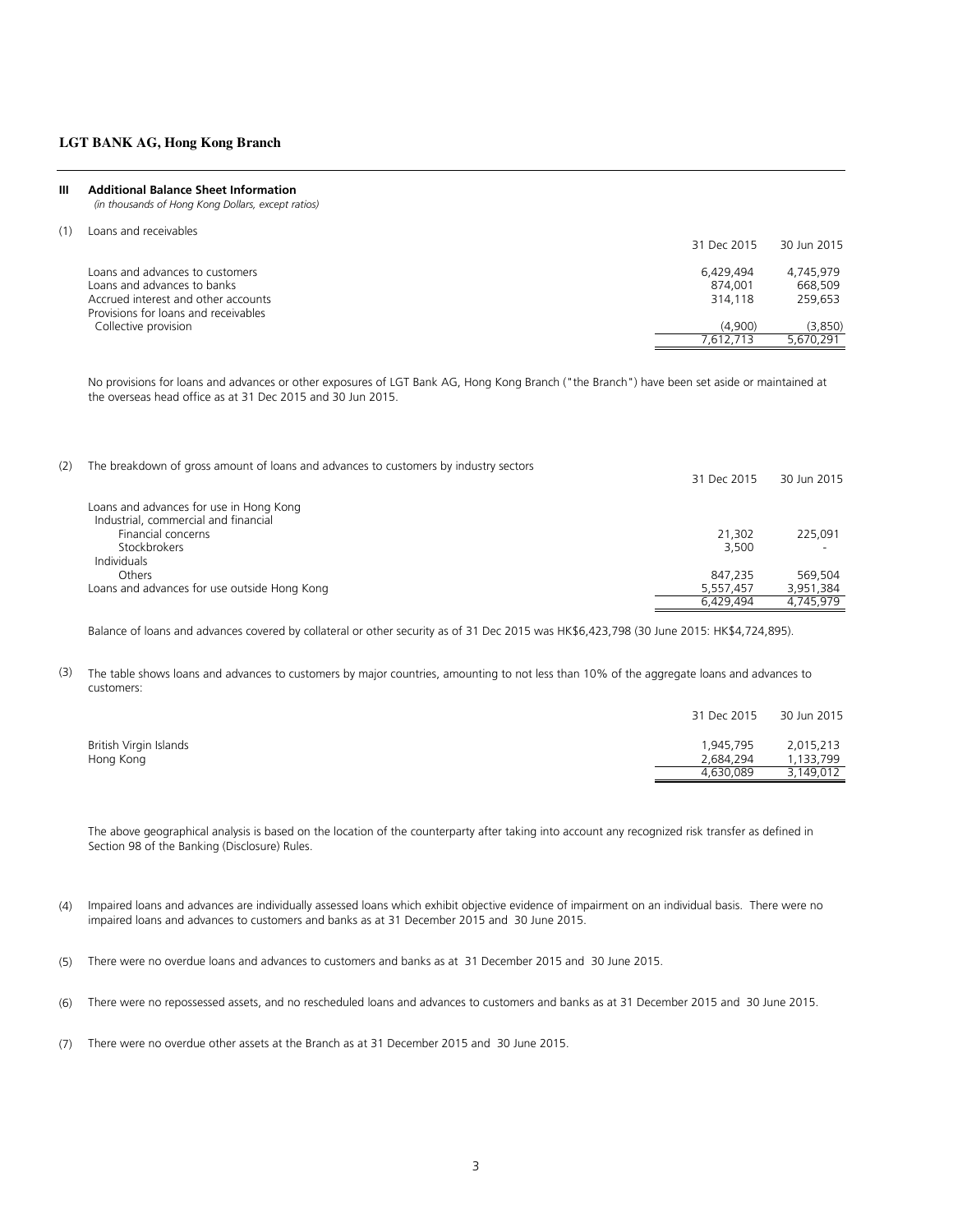#### **IV International Claims**

 *(in thousands of Hong Kong Dollars)*

The table shows International claims by major countries or geographical segments, after taking into account any recognized risk transfer as defined in section 98 of the Banking (Disclosure) Rules, amounting to not less than 10% of the aggregate International claims:

|                              |              | Non-bank private sector  |                                   |                                 |            |  |
|------------------------------|--------------|--------------------------|-----------------------------------|---------------------------------|------------|--|
|                              | <b>Banks</b> | Official Sector          | Non-bank financial<br>institution | Non-financial<br>private sector | Total      |  |
| 31 Dec 2015                  |              |                          |                                   |                                 |            |  |
| Developed countries          | 9,703,706    | 11,715                   | 395,475                           | 977,133                         | 11,088,029 |  |
| of which<br>- Liechtenstein  | 8,678,932    | $\overline{\phantom{a}}$ | 1,232                             | 7,636                           | 8,687,800  |  |
| Offshore centres<br>of which | 1,865,630    | 43.615                   | 192,346                           | 2,224,775                       | 4,326,366  |  |
| - Hong Kong                  | 1,367,960    | 41.166                   | 80.653                            | 1.445.831                       | 2,935,610  |  |

#### Non-bank private sector

|                              | <b>Banks</b> | Official Sector          | Non-bank financial<br>institution | Non-financial<br>private sector | Total     |
|------------------------------|--------------|--------------------------|-----------------------------------|---------------------------------|-----------|
| 30 Jun 2015                  |              |                          |                                   |                                 |           |
| Developed countries          | 9,178,049    | 4.326                    | 133,491                           | 639,720                         | 9,955,586 |
| of which<br>- Liechtenstein  | 8,195,384    | $\overline{\phantom{a}}$ | 1.866                             | 20.002                          | 8,217,252 |
| Offshore centres<br>of which | 1,914,276    | 41.984                   | 32.456                            | 1,499,143                       | 3,487,859 |
| - Hong Kong                  | 1,701,337    | 41.984                   | 27,155                            | 383.241                         | 2,153,717 |
| Developing Asia-Pacific      | 1.009.616    | 18.097                   | 122.163                           | 445.280                         | 1,595,156 |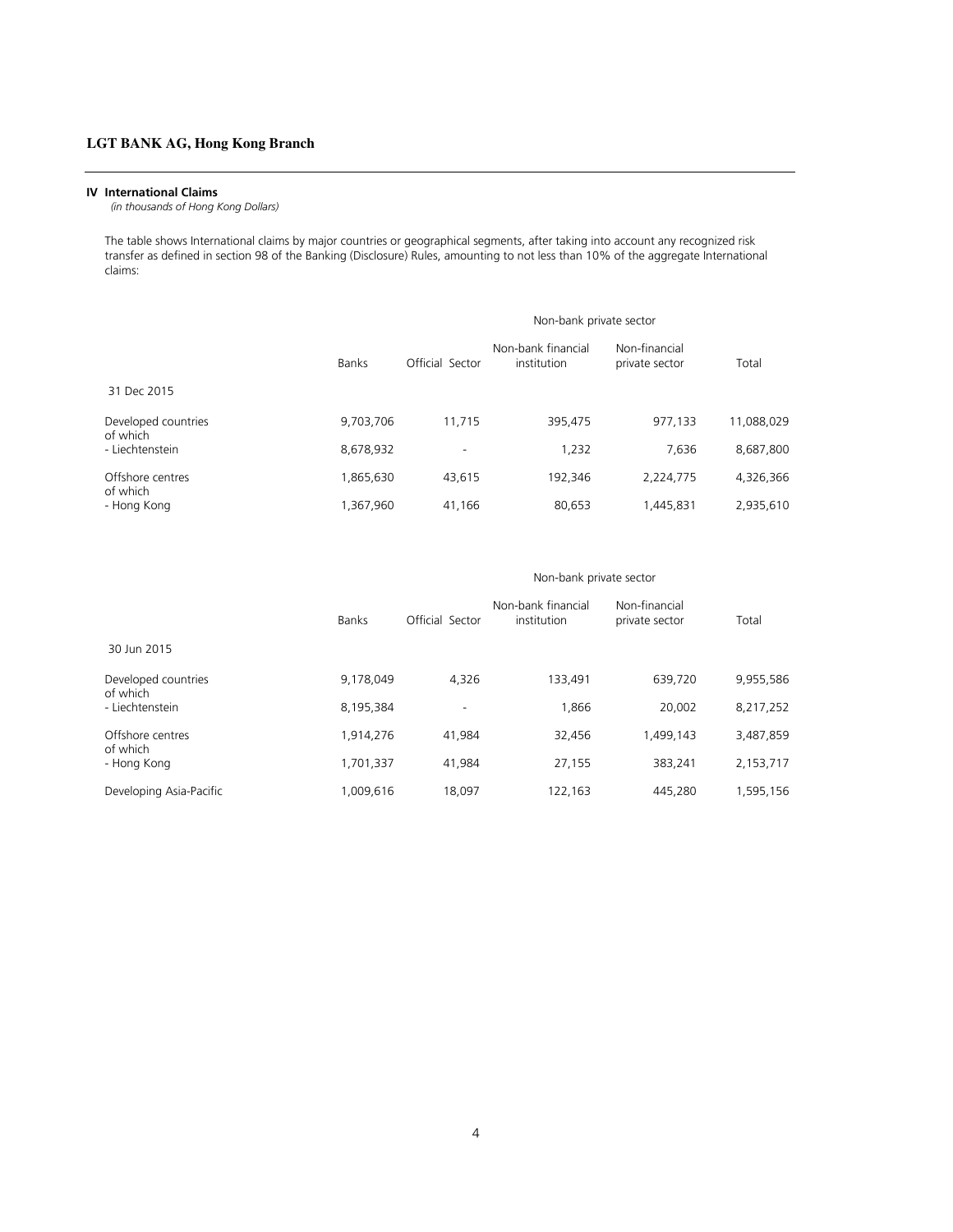#### **V Mainland Activities**

 *(in thousands of Hong Kong Dollars)*

The Non-bank Mainland Exposures are as follows:

| 31 Dec 2015                                                                                                                     | On-balance<br>sheet exposure | Off-balance<br>sheet exposure | Total   |
|---------------------------------------------------------------------------------------------------------------------------------|------------------------------|-------------------------------|---------|
| Type of Counterparties                                                                                                          |                              |                               |         |
| PRC nationals residing in Mainland China or other entities<br>incorporated in Mainland China and their subsidiaries and JVs     | 319.812                      | 15.596                        | 335,408 |
| Other counterparties where the exposures are considered by the<br>reporting institution to be non-bank Mainland China exposures | 104.222                      |                               | 104,222 |
| Total                                                                                                                           | 424.034                      | 15.596                        | 439.630 |
| Total assets after provision                                                                                                    | 19,115,121                   |                               |         |
| On-balance sheet exposures as percentage of total assets                                                                        | 2.22%                        |                               |         |

| 30 Jun 2015                                                                                                                     | On-balance<br>sheet exposure | Off-balance<br>sheet exposure | Total   |
|---------------------------------------------------------------------------------------------------------------------------------|------------------------------|-------------------------------|---------|
| Type of Counterparties                                                                                                          |                              |                               |         |
| PRC nationals residing in Mainland China or other entities<br>incorporated in Mainland China and their subsidiaries and JVs     | 430.511                      | 6.725                         | 437,236 |
| Other counterparties where the exposures are considered by the<br>reporting institution to be non-bank Mainland China exposures | 53,104                       | 52                            | 53,156  |
| Total                                                                                                                           | 483.615                      | 6,777                         | 490,392 |
| Total assets after provision                                                                                                    | 16,215,223                   |                               |         |
| On-balance sheet exposures as percentage of total assets                                                                        | 2.98%                        |                               |         |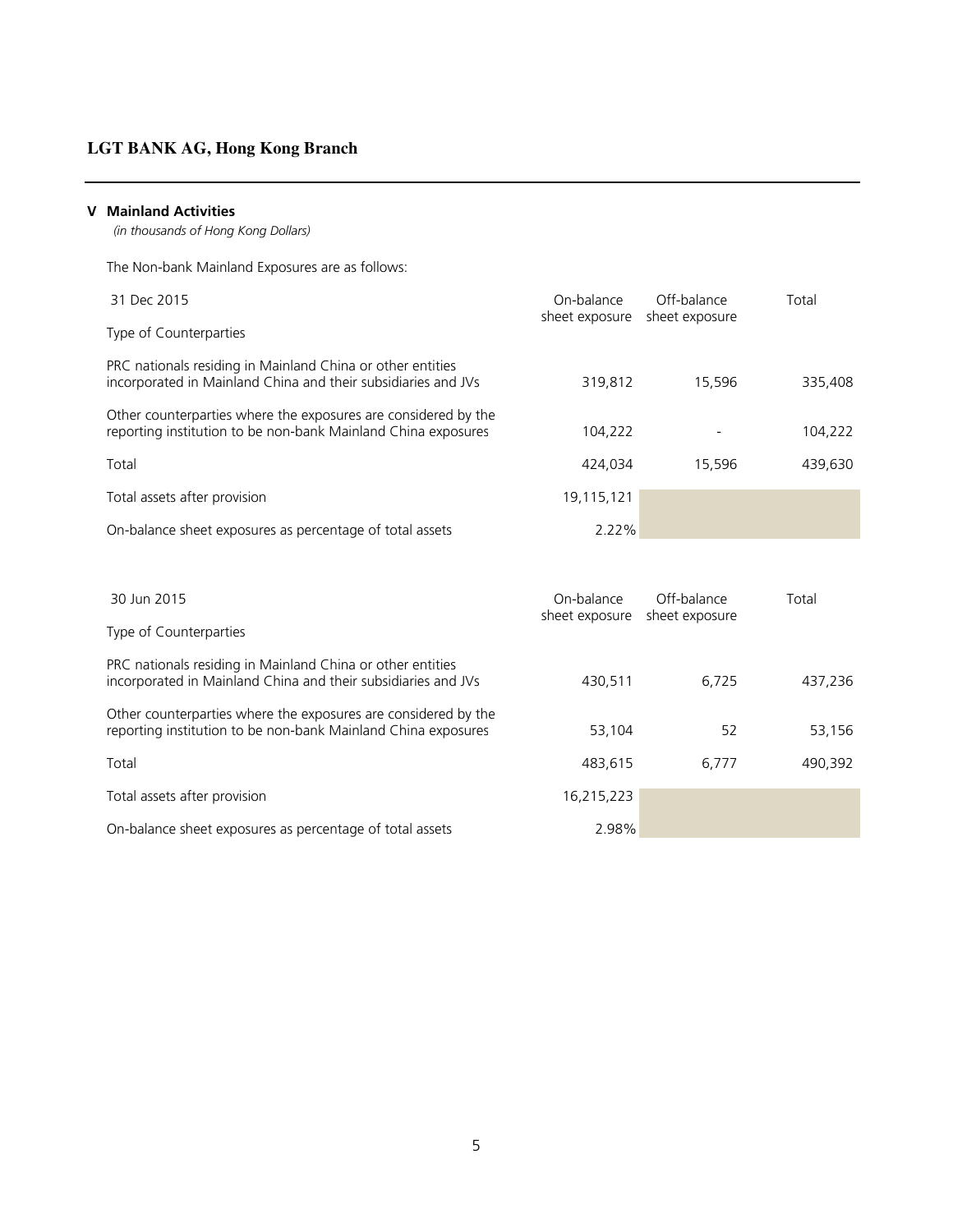#### **VI Currency Risk**

 *(in thousands of Hong Kong Dollars)*

|                                                                                               | <b>USD</b>                                               | <b>AUD</b>                                           | Total                                                    |
|-----------------------------------------------------------------------------------------------|----------------------------------------------------------|------------------------------------------------------|----------------------------------------------------------|
| 31 Dec 2015                                                                                   |                                                          |                                                      |                                                          |
| Spot assets<br>Spot liabilities<br>Forward purchases<br>Forward sales<br>Net options position | 11,381,773<br>(11, 389, 848)<br>5,860,921<br>(5,850,237) | 380,285<br>(378, 973)<br>736,091<br>(735, 997)       | 11,762,058<br>(11, 768, 821)<br>6,597,012<br>(6,586,234) |
| Net long (or net short) position                                                              | 2,609                                                    | 1,406                                                | 4,015                                                    |
|                                                                                               | <b>USD</b>                                               | Total                                                |                                                          |
| 30 Jun 2015                                                                                   |                                                          |                                                      |                                                          |
| Spot assets<br>Spot liabilities<br>Forward purchases<br>Forward sales<br>Net options position | 9.020.543<br>(9,027,564)<br>4,943,964<br>(4,935,167)     | 9.020.543<br>(9,027,564)<br>4,943,964<br>(4,935,167) |                                                          |
| Net long (or net short) position                                                              | 1,776                                                    | 1,776                                                |                                                          |

At 31 Dec 2015, USD and AUD (30 Jun 2015: USD only) constitute 10% or more of the total net position in all foreign currencies. There were no foreign currency net structural positions as at 31 Dec 2015 and 30 Jun 2015.

Net options position was calculated on the basis of delta-weighted positions of all foreign exchange options contracts.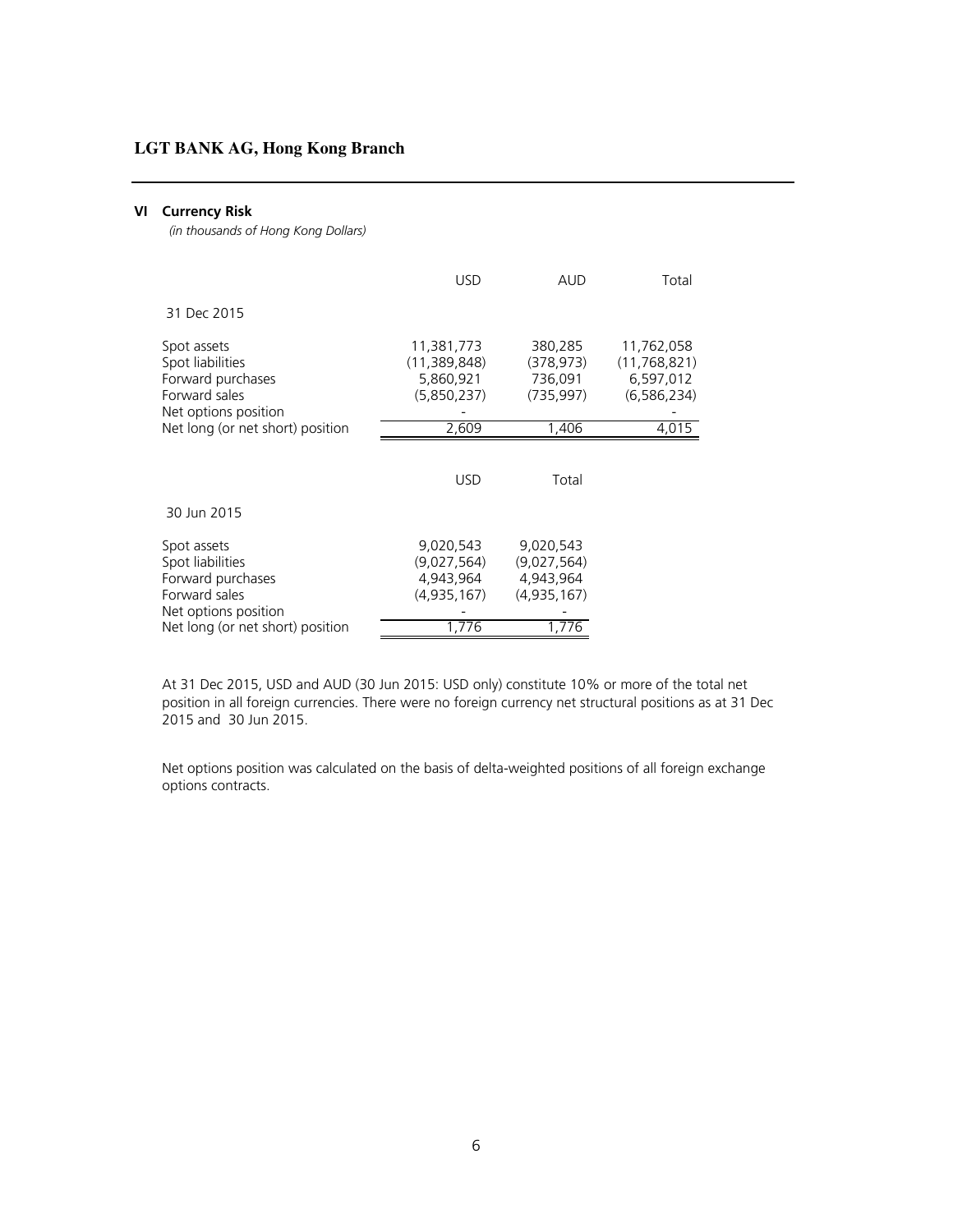#### **VII Off-Balance Sheet Exposures**

 *(in thousands of Hong Kong Dollars, except ratios)*

|                                        | 31 Dec 2015 | 30 Jun 2015 |
|----------------------------------------|-------------|-------------|
| Contingent Liabilities and Commitments |             |             |
| Direct Credit Substitutes              | 9.007       | 6.091       |
| Transaction-related contingent items   | 59.679      | 60.695      |
| Other commitments                      | 7.493.889   | 4.743.621   |

For contingent liabilities and commitments, the contract amounts represent the amount at risk should the contract be fully drawn upon and the client default.

|                                                                                  |             |             | 31 Dec 2015 | 30 Jun 2015 |
|----------------------------------------------------------------------------------|-------------|-------------|-------------|-------------|
| Derivatives<br>Contractual / Notional Amount<br>Exchange rate and gold contracts |             |             | 18,762,053  | 20,716,386  |
| Interest rate contracts                                                          |             |             | 427,997     | 428,092     |
| Others                                                                           |             |             | 1,477,827   | 1,872,110   |
|                                                                                  |             |             | 20,667,877  | 23,016,588  |
|                                                                                  | 31 Dec 2015 |             | 30 Jun 2015 |             |
|                                                                                  | Fair value  | Fair value  | Fair value  | Fair value  |
|                                                                                  | assets      | liabilities | assets      | liabilities |
|                                                                                  |             |             |             |             |
| Exchange rate and gold contracts                                                 | 154,835     | 152,514     | 110.013     | 108,128     |
| Interest rate contracts                                                          | 656         | 521         | 768         | 593         |
| Others                                                                           | 59,639      | 59,639      | 44,836      | 44,836      |
|                                                                                  | 215,130     | 212,674     | 155,617     | 153,557     |

The contractual / notional amounts of derivatives indicate the volume of transactions outstanding at the balance sheet date; they do not represent amount at risk.

The contracts amounts and fair values of the above derivatives as at 31 December 2015 and 30 June 2015 are shown on a gross basis with no offsetting presentation due to bilateral netting agreements.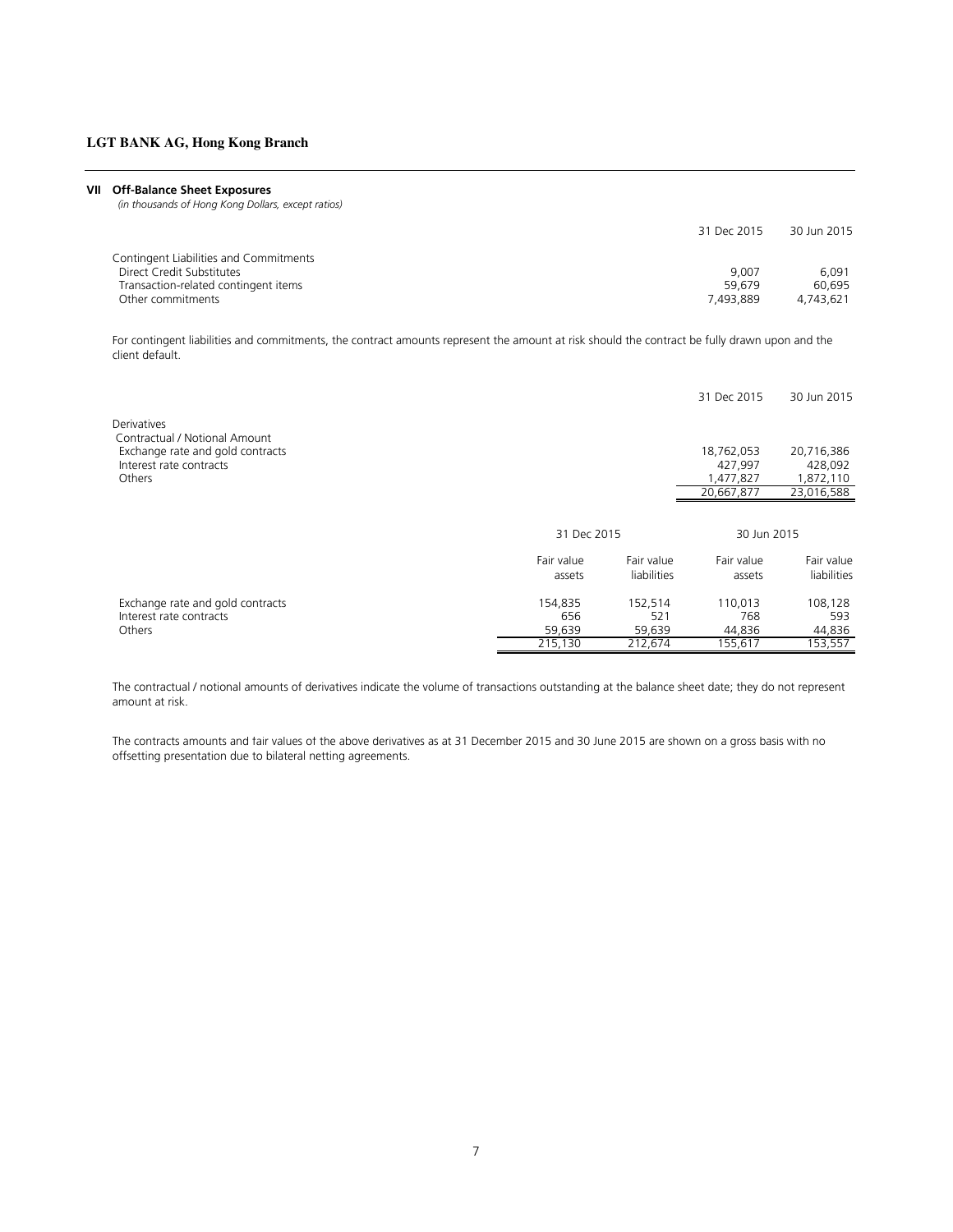#### **VIII Liquidity**

|                                                                          | 31 Dec 2015 |
|--------------------------------------------------------------------------|-------------|
| Average liquidity maintenance ratio ("LMR") for the twelve months period | 68.61%      |
|                                                                          | 31 Dec 2014 |
| Average liquidity ratio ("LR") for the twelve months period              | 75.22%      |

Average LMR/LR is the arithmetic mean of the average value of the LMR/LR for each calendar month as reported in the liquidity position return submitted for the reporting period.

Due to the implementation of the Banking (Liquidity) Rules with effect from 1 January 2015, the comparative figure is not directly comparable.

#### **Liquidity Risk Management**

Liquidity risk is the risk that the Branch will be unable to meet a financial commitment to a customer, creditor or investor in whatever currency. The management of liquidity is carried out both at Head Office level as well as on branch level. Head Office requires the Branch to manage the liquidity structure of its assets, liabilities and commitments so that cash flows are approximately balanced and all funding obligations are met when due.

The management of liquidity and funding is therefore, primarily undertaken locally in the Branch to ensure compliance with policy and limits set by the Assets and Liabilities Committee ("ALCO").

The Branch maintains an appropriate mix of high quality liquid assets as a source of liquidity for meeting emergency funding needs. The Branch's funding sources include customer deposits and intra-group borrowings. The ALCO review the customer deposits concentration and loan growth on a monthly basis to prevent undue liquidity pressure. All off-balance sheet items are also reviewed monthly by the ALCO to assess the potential liquidity requirements.

The Branch calculates the liquidity-related regulatory ratios and trend analysis on a daily basis for liquidity monitoring.

Liquidity risk management begins at the Branch level and extends globally as sources of liquidity are regularly reviewed by Group Treasury to maintain a wide diversification by currency, geography, providers, product and term.

Overall, the Branch has established the Internal Control System and Procedures in accordance with the requirements set out in the Supervisory Policy Manual (LM2- Sound Systems and Controls for Liquidity Risk Management) issued by HKMA and they are being adhered to strictly.